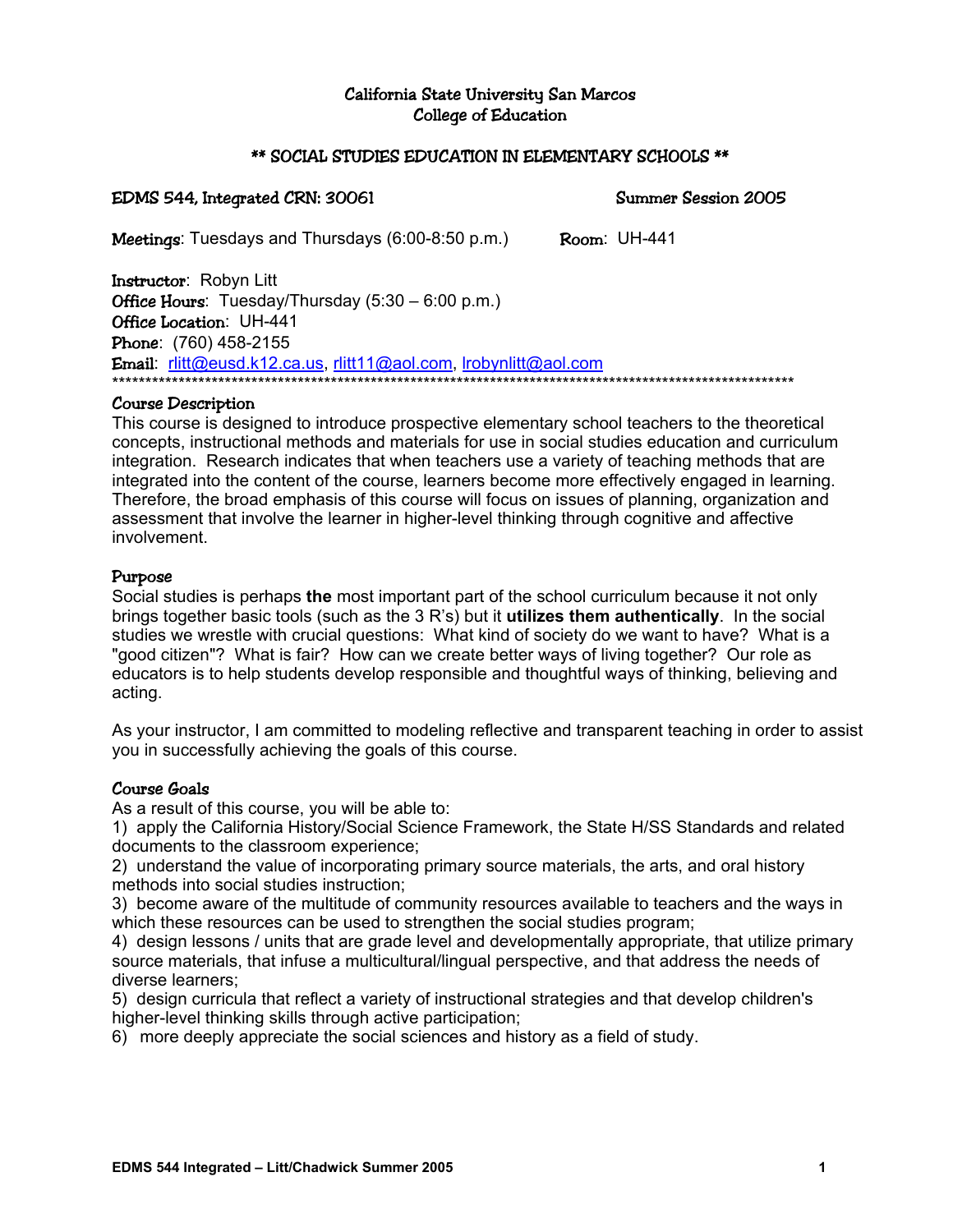### Required Texts

- CSDE. (2000). History-Social Science Framework (for California Public Schools K-12). Sacramento, CA. (H/SS) www.cde.ca.gov/cilbranch/cfir/hsssbeup.pdf
- Turner, T. N. (2003). Essentials of Classroom Teaching: Elementary Social Studies. Boston: Allyn and Bacon. (T)

### **Recommended Texts**

San Diego County Office of Education (2001). Pages of the Past: K-6 Literature Aligned to H/SS Standards. (PP)

*Additional readings from previously purchased, Successful Inclusive Teaching by Joyce Choate and handouts provided by the instructor will be required.* 

#### Professionalism/Dispositions

Because this course is part of an accredited program that leads to professional certification, students are expected to demonstrate behavior consistent with a professional career. Lack of professionalism in any of the following areas will alter the final grade:

1. Attend all class meetings. More than one absence will lower your grade in the following manner: the final grade will drop by one-third letter for every absence. The College of Education Attendance Policy (stated on page 7) will be followed. Serious illness or other emergencies will be evaluated on a case-by-case basis. If you will miss a class session*,* please notify the instructor in writing (email) as soon as possible.

2. Arrive on time just as you would at a school site. Late arrivals to and early departures from class are not acceptable, and will result in a drop in the final grade.

3. Interact professionally and collaborate responsibly with your colleagues and professor. Teacher education is a professional preparation program and students will be expected to adhere to standards of dependability, and academic honesty. Prepare carefully for class, be ready to discuss readings and assignments thoughtfully.

4. Each written assignment is expected to have a clear organizational presentation and be free of grammar, punctuation and spelling errors.

5. Complete all assignments on time. Late assignments will receive a 20% reduction in points for each day late. Occasionally a student may be asked to revise an assignment. If so, the revised work must be submitted no later than one week after it was returned and may not be eligible for full credit. If you are absent when an assignment is due, you may submit the work via email (except for Physical Model) so that it is not counted late. Please request return receipt from your toolbar when submitting an assignment via email due to absence. Receipt of the assignment will be returned by the instructor.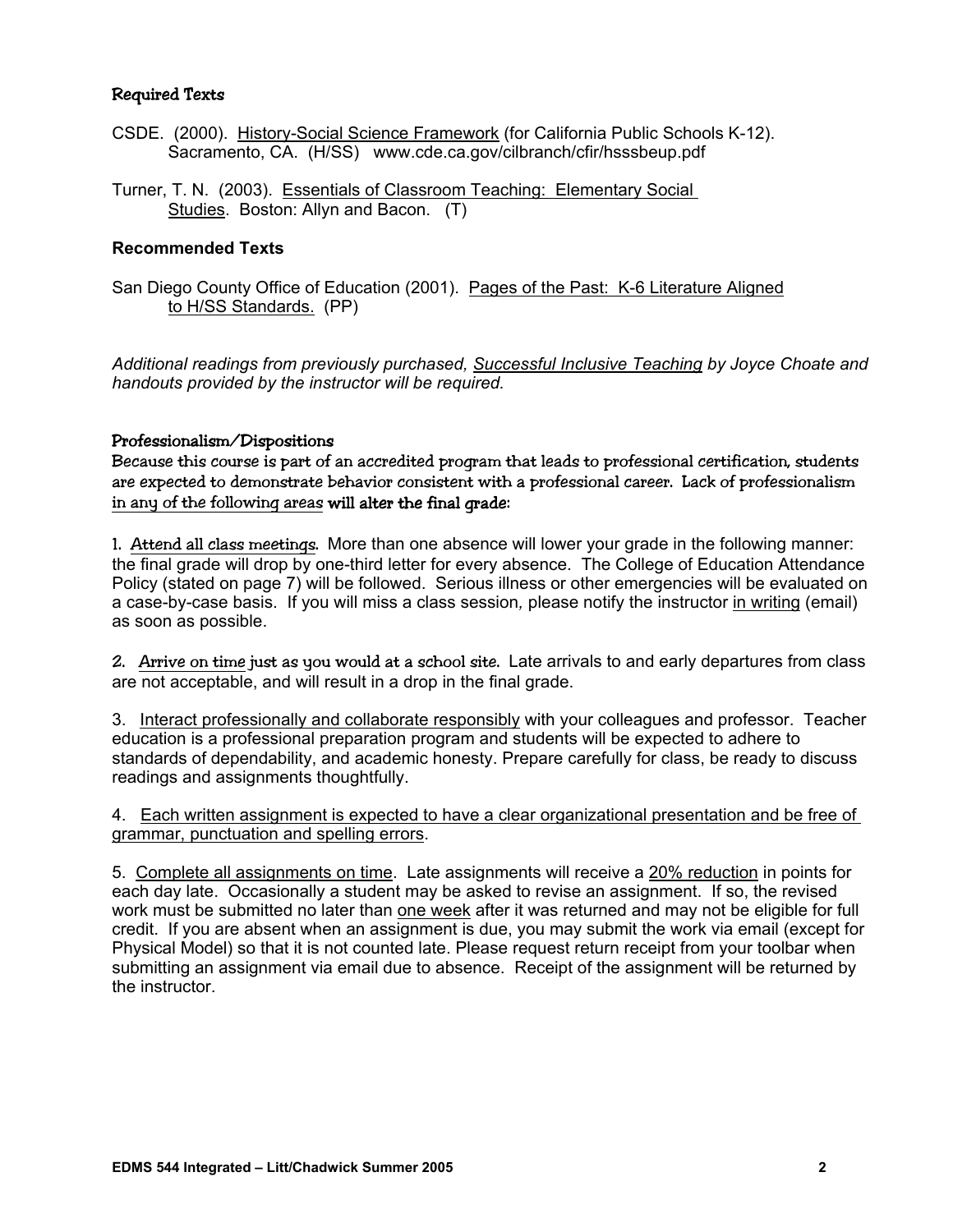# **California Commission on Teacher Credentialing**

### **Standards Alignment:**

The course objectives, assignment, and assessments have been aligned with the CTC standards for the Multiple Subjects Credential. Please be sure to incorporate artifacts from this class into your final comprehensive portfolio. The following standards are addressed in this class:

#### Primary Standards

- 3: Relationships Between Theory and Practice
- 4: Pedagogical Thought and Reflective Practice
- 5: Equity, Diversity, and Access to the Core Curriculum
- 8: Pedagogical Preparation for Subject-Specific Content Instruction

#### **Secondary Standards**

- 6: Opportunities to Learn and Reflect on Teaching in all Subject Areas
- 7: Preparation to Teach Reading-Language Arts
- 9: Using Computer-Based Technology in the Classroom
- 10: Preparation for Learning to Create a Supportive, Healthy Environment for Student Learning
- 11: Preparation to Use Educational Ideas and Research
- 12: Professional Perspectives Toward Student Learning and the Teaching Profession
- 13: Preparation to Teach English Learners
- 14: Preparation to Teach Special Populations in General Education Classrooms

### **Teacher Performance Expectation (TPE) Competencies:**

This course is designed to help teachers seeking the Multiple Subjects Credential to develop the skills, knowledge, and attitudes necessary to assist schools and districts in implementing effective programs for all students. The successful candidate will be able to merge theory and practice in order to realize a comprehensive and extensive educational program for all students. The following TPE's are addressed in this course:

# Primary Emphasis:

#### **TPE 1a: Subject Specific pedagogical Skills for a MS Teaching Assignment**

- TPE 2: Monitoring Student Learning During Instruction
- TPE 4: Making Content Accessible
- TPE 5: Student Engagement
- TPE 6: Developmentally Appropriate Teaching Practices
- TPE 6 a & b: Developmentally Appropriate Practices in Grades K-3 and 4-8
- TPE 9: Instructional Planning

TPE 10: Instructional Time

**TPE 11: Social Environment** 

# *(TPEs in bold print are assessed in this course via TaskStream and are a requirement for completion of the class.)*

#### Secondary Emphasis:

- TPE 3: Interpretations and Use of Assessments
- TPE 6d: Developmentally Appropriate Practices for Special Education
- TPE 7: Teaching English Learners
- TPE 8: Learning About Students
- TPE 12: Professional, Legal, and Ethical Obligation
- TPE 13: Professional Growth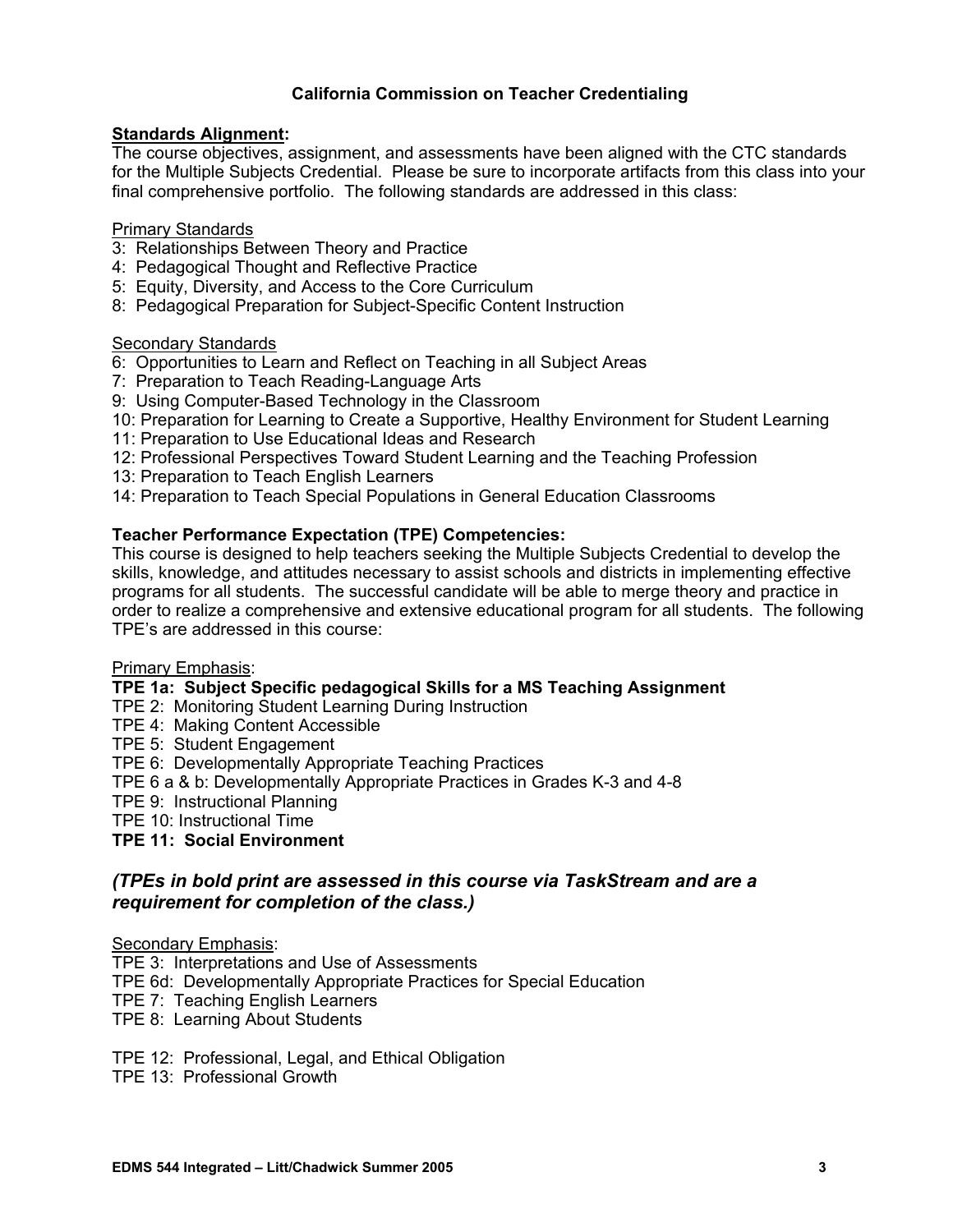TPE 14: Technology

TPE 15: Issues of Social Justice and Equity

**CLAD Competencies** supported by this course:

- Part 3: Culture and Cultural Diversity
- I.A. Definitions of culture
- I.C. Intragroup differences
- I.D. Physical geography and its effects on culture
- II.A What teachers should learn about their students
- II.B. How teachers can learn about their students
- II.C. How teachers can use what they learn about their students (culturally responsive pedagogy)
- III.A. Concepts of cultural contact
- III.D. Strategies for conflict resolution
- IV.A. Historical perspectives
- IV.B. Demography
- IV.C. Migration and Immigration

The Standards, Teacher Performance Expectations and CLAD Competencies identified above are addressed in EDMS 544 through class discussions, activities, oral/visual presentations, and written assignments.

# **ASSIGNMENTS**

*Detailed instructions for some course assignments will also be handed out in class.* 

### Reading Response Journal 20%

*(TPEs addressed through this assignment are: 1a, 2, 3, 4, 5, 6, 6a, 6b, 6d, 7, 8, 9, 10, 11, 12)* 

The assigned readings provide an important foundation for your increasing understanding of how to effectively teach social studies. To aid you in remembering the readings, and assist you with meaningful class participation, you are asked to respond to each reading assignment by coming to class with an entry in your reading response journal (Blue Book) summarizing key points from the assigned reading for that day. Response journals will be checked randomly and may be collected at the professor's discretion. Response journals may also be referenced by you to answer open-ended prompts about assigned readings. Please structure each page with: (1) reading identification (T:8, for example),

- (2) key points from the reading (you may include graphics),
- (3) a paragraph toward the bottom that connects the reading to your perspectives/ experience,
- (4) one question that the reading assignment prompts you to ask at this time.

## **Example 18 Finding the Social Studies in You! A Physical Model Fast Control Pass/Fail**

*(TPEs addressed through this assignment are: 1a, 4, 6a, 6b, 7, 8, 11)* 

Have you ever tried to explain who you are through six of the social studies disciplines? For this assignment you will reintroduce yourself to a group in our class by creating a physical model that illustrates aspects of you through each of the disciplines. You may use photographs, drawings, cutouts, objects, your imagination, etc. This activity models a way to engage your students, and will demonstrate your awareness of the disciplines. Aim to present for 4-5 minutes.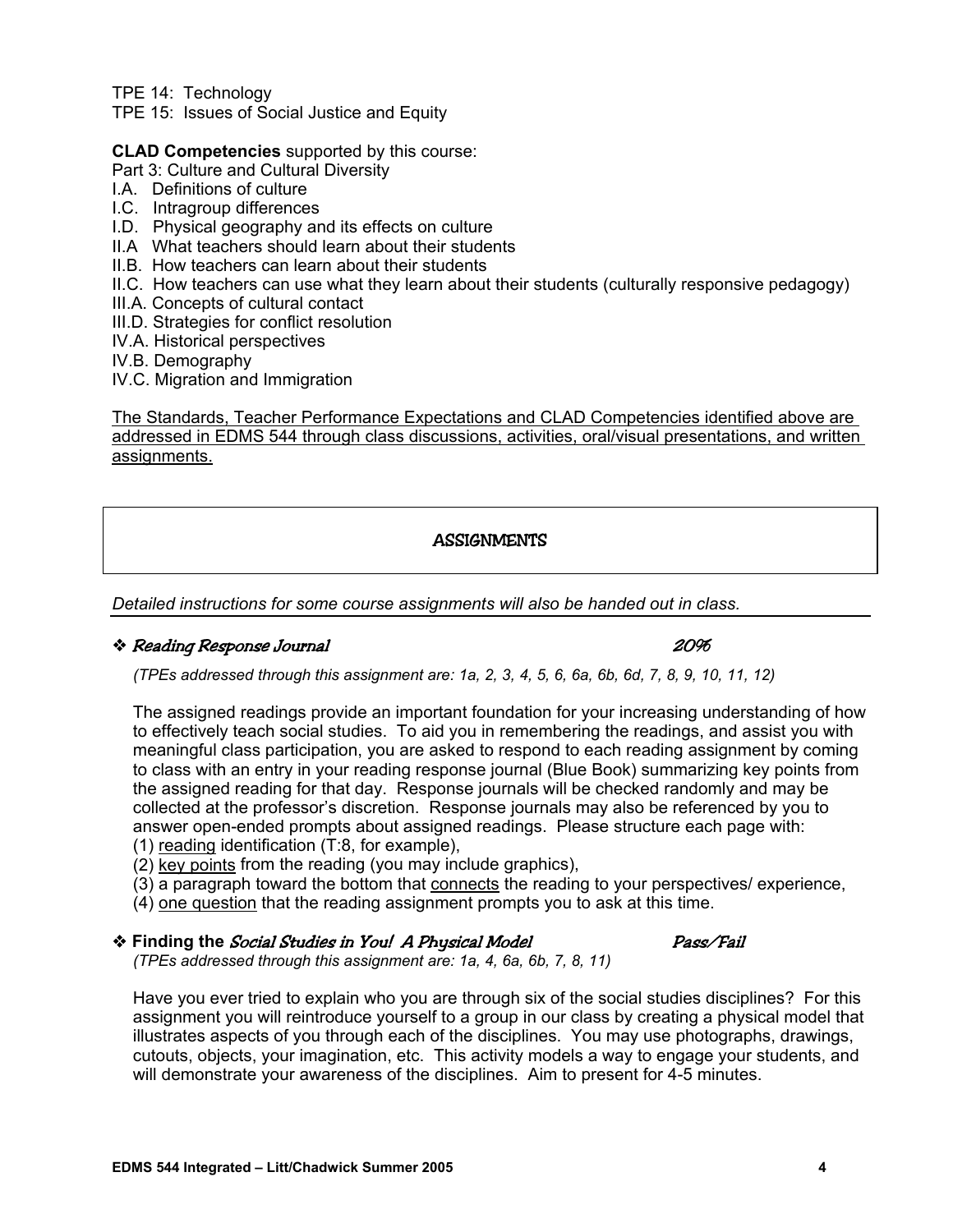### **The following assignments will link together and create a well-developed social studies unit plan:**

### $\bullet$  Book Chat  $20\%$

*(TPEs supported through this activity are: 1a, 4, 5, 6a, 6b, 7, 9, 15)* 

A wealth of children's literature exists that strongly supports the state standards for teaching social studies. This assignment will serve as the introduction to your unit. You will select *one book* from *Pages of the Past* appropriate for the grade level unit you will be developing. You will be required to present your book and explain how it can be used to advance children's thinking about the key social studies concept within your unit. Your handout will include a lesson plan that incorporates your book. (more details to come)

#### Community Resource / Field Trip Project 30%

*(TPEs supported through this assignment are: 1a, 2, 3, 4, 5, 6a, 6b, 7, 9, 10, 13)* 

In this assignment you will explore and share information about a field trip site in San Diego County. By designing a variety of pre, during, and post-trip teaching activities, you will be able to plan an educational (rather than purely recreational) field trip to enhance understandings within your unit (more details to come).

### Oral History Project 20%

*(TPEs supported through this assignment are: 1a, 2, 3,4, 5, 6a, 6b, 7, 8, 9, 10, 11)* 

Collecting oral histories is an exciting way to help children understand that "history" is found all around us and is being continually created. In this project, you will conduct an oral history interview about a topic that relates to your social studies unit, and describe an oral history project that addresses the essential questions of your unit.

To support your interview, you will bring to class on the designated day a primary source object (artifact, document, photographs, etc.) of significance to the person/topic of the interview. We will then create a "classroom museum".

 *Standards-based Backwards Design Unit Plan 10% (TPEs supported through this assignment are: 1a, 2, 4, 5, 6a, 6b,8, 9, 13, 14)* 

Designing a purposeful standards-based unit of study in Social Studies that engages students in a discovery process of "uncovering understanding" is a must for all teachers. Using this opportunity to create, reflect, revise, and redesign a strong curriculum step by step will make you a powerful educational leader. Throughout the course, you will complete three stages of unit development with specific feedback to help you revise and fine tune your instructional design. Be prepared to word process each of these stages and have resources available to revise and edit planning as the course progresses. The final unit and all copies of drafts will be evaluated as a whole process of curriculum design and planning for 10% of course grade.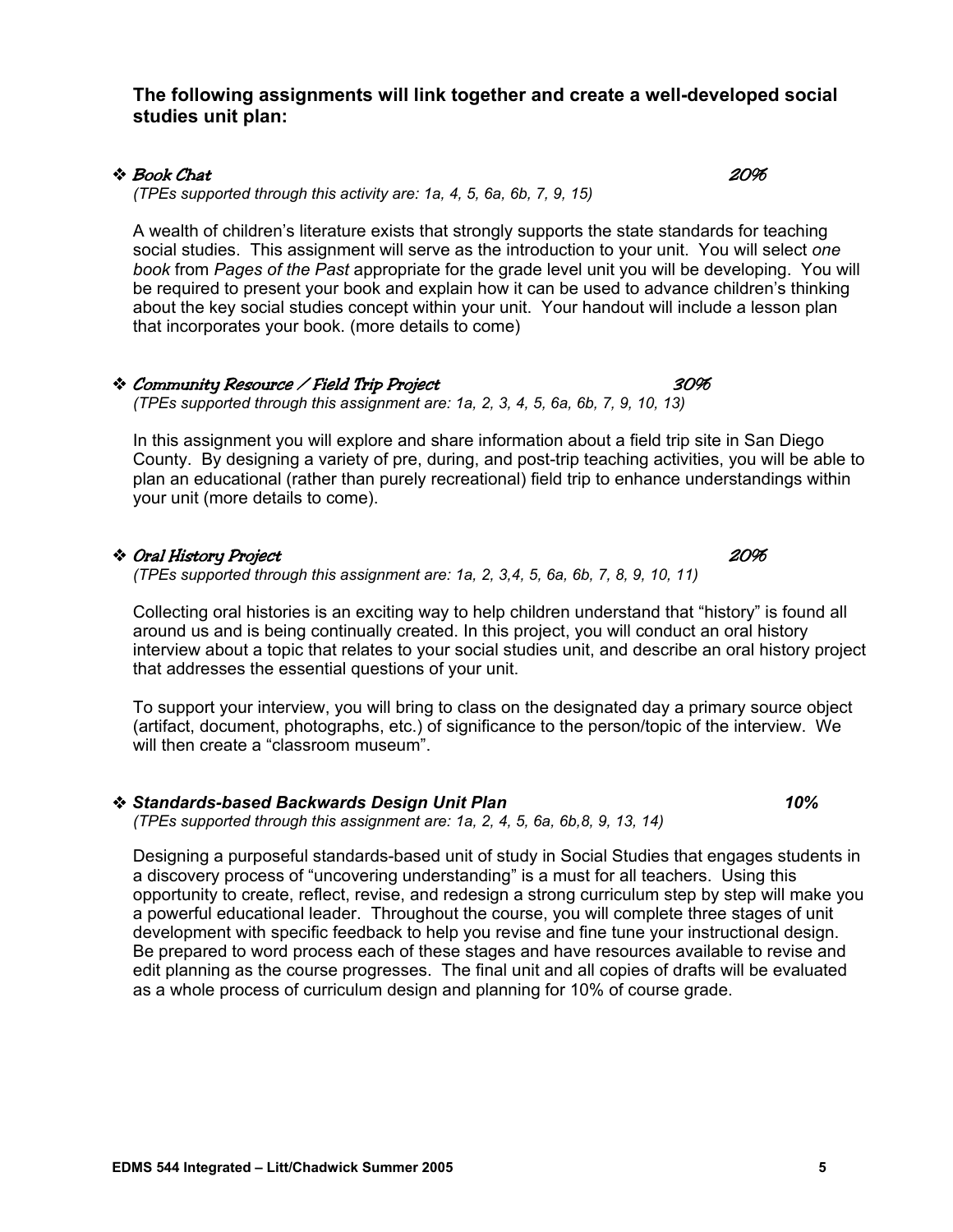# **Graded Assignments & Participation Percentage**

| Reading Response Journal<br>Self Model<br><b>Book Chat</b><br><b>Community Field Trip</b> | 20%<br>P/F<br>20%<br>30% |
|-------------------------------------------------------------------------------------------|--------------------------|
| <b>Oral History Project</b>                                                               | 20%                      |
| Unit Plan                                                                                 | 10%                      |

 $\overline{TOTAI}$   $\overline{IOTAI}$   $\overline{IO0\%}$ 

# Grading Rubric:

# "A" Students

1. Demonstrate serious commitment to their learning, making full use of the learning opportunities available and searching out the implications of their learning for future use.

2. Complete all assignments thoroughly and thoughtfully, receiving 3.5-4.0 averages on all assignments.

3. Make insightful connections between all assignments and their developing overall understanding of social studies concepts; they continually question and examine assumptions in a genuine spirit of inquiry.

4. Students show a high level of achievement of course goals.

### "B" Students

1. Simply comply with the course requirements and expectations.

2. Complete all assignments, usually thoroughly and thoughtfully, receiving 2.7 -3.4 average on all assignments.

3. Usually connect assignments to their developing overall understanding of social studies concepts; may be satisfied with accepting their learning as it is received without deeply examining assumptions or seeking a higher level of understanding of the implications.

4. Students show reasonable achievement of course goals.

# "C" Students

1. Demonstrate an inconsistent level of compliance to course requirements and expectations.

2. Complete all assignments with limited thoroughness and thoughtfulness, receiving 1.7-2.6 average on all assignments.

3. Make limited connections between assignments and their developing overall understanding of social studies concepts; may not be open to examining assumptions or implications and may actually dismiss the importance of the understanding of social studies concepts.

4. Attempt, but show limited progress in achieving course goals.

# **NOTES**

Students must meet the attendance requirements for the grade described. Attendance is a prerequisite for earning a particular grade. (refer to Professionalism/Dispositions)

Students falling in between grade levels will earn a "+" or "-",depending upon where they meet the criteria most fully.

You must maintain a B average (3.0 GPA) in your teacher education courses to receive a teaching credential from the State of California.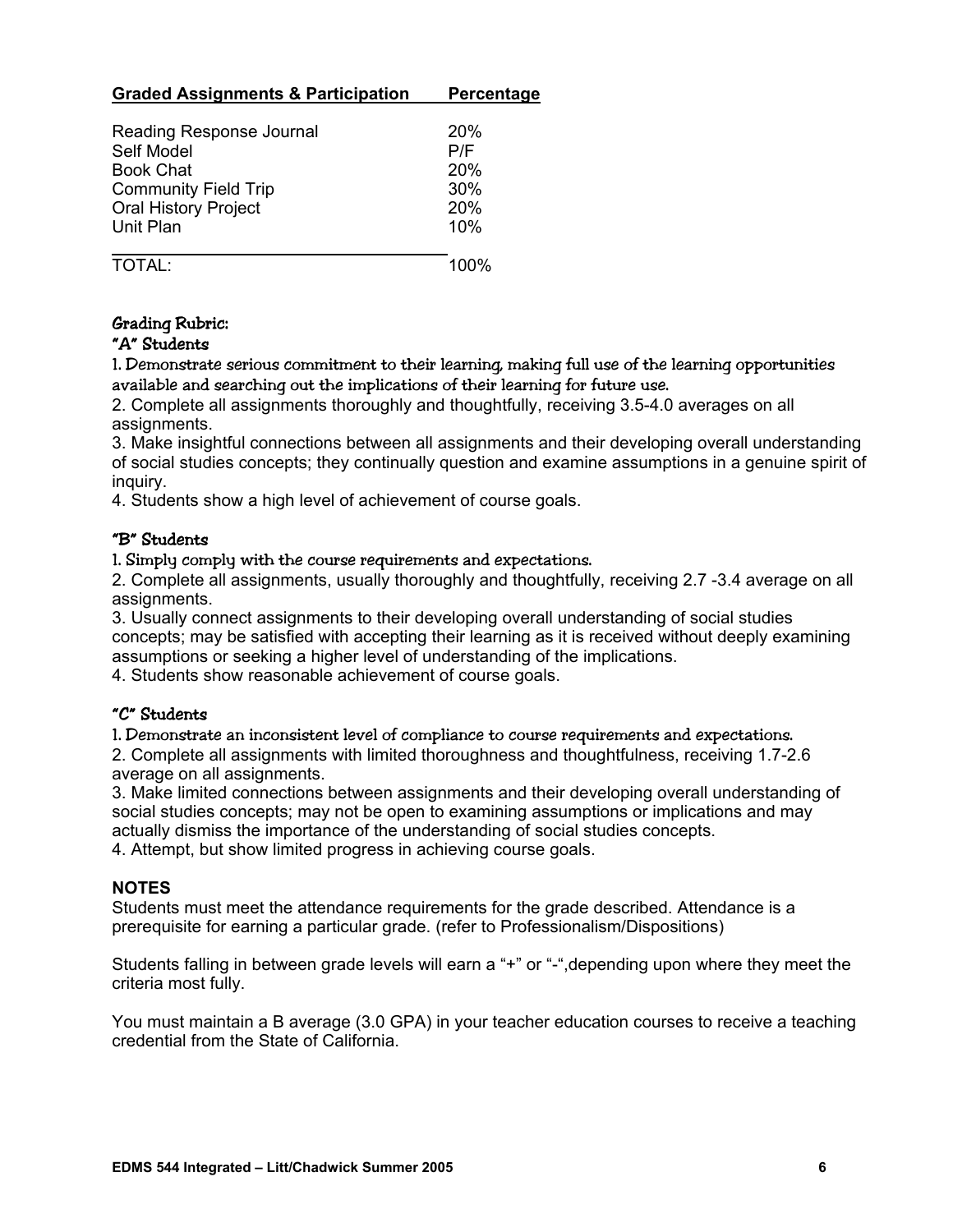### California State University San Marcos COLLEGE OF EDUCATION

### **Mission Statement**

The mission of the College of Education Community is to collaboratively transform public education by preparing thoughtful educators and advancing professional practices. We are committed to diversity, educational equity, and social justice, exemplified through reflective teaching, life-long learning, innovative research, and ongoing service. Our practices demonstrate a commitment to student-centered education, diversity, collaboration, professionalism, and shared governance. *(adopted by COE Governance Community October, 1997)*

### **Attendance Policy**

Due to the dynamic and interactive nature of courses in the College of Education, all students are expected to attend all classes and participate actively. At a minimum, students must attend more than 80% of class time, or s/he **may not receive a passing grade** for the course at the discretion of the instructor. Individual instructors may adopt more stringent attendance requirements. Should the student have extenuating circumstances, s/he should contact the instructor as soon as possible. *(Approved: 12/19/97)* 

### **CLAD Infusion**

In 1992, the College of Education voted to infuse Cross-cultural, Language and Academic Development (CLAD) competencies across the curriculum. The CLAD competencies are attached to the syllabus and the competencies covered in this course are highlighted.

### **Disabled Student Services Office**

Students with disabilities requiring reasonable accommodations must be approved for services through the Disabled Student Services Office (DSS) in Craven Hall 5205 at (760) 750-4905 or TTY (760) 750-4909. Eligible students may contact John Segoria during his office hours or in a more private setting in order to ensure confidentiality.

### **Statement on Plagiarism**

Any evidence of cheating or plagiarism (defined as presenting the words or ideas of others as your own) will result in a failing grade for that assignment and a letter regarding the incident to be placed in your file in the Dean of Student's Office. Please read "Academic Honesty" in Academic Regulations and CSUSM Policies (found in your catalog or student handbook) and see me if you have any more questions about what constitutes plagiarism or cheating. Note that on written assignments exact quotes must be placed in quotation marks. All quoted and paraphrased work must be cited in the text.